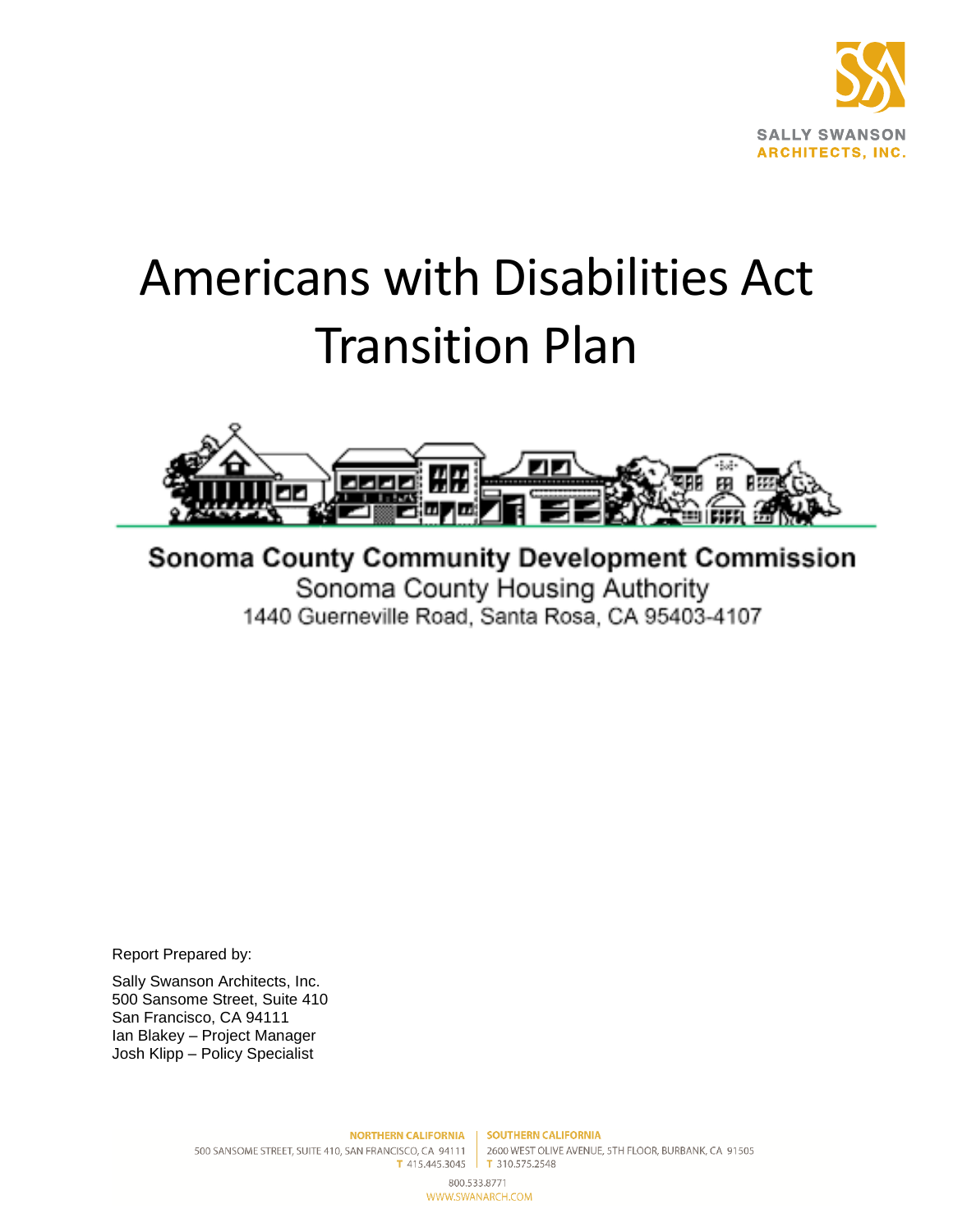# TABLE OF CONTENTS

| NOTICE OF COMPLIANCE UNDER ADA & CALIFORNIA STATE LAW 13                         |  |
|----------------------------------------------------------------------------------|--|
|                                                                                  |  |
| Grievance Procedure under ADA and California State Disability Rights Laws15      |  |
|                                                                                  |  |
| APPENDIX A: ACCESS COMPLIANCE SURVEY REPORT OF FACILITIES 18                     |  |
| <b>APPENDIX B: PRIORITIZATION CRITERIA FOR BARRIER MITIGATION - FACILITIES19</b> |  |
|                                                                                  |  |
|                                                                                  |  |
|                                                                                  |  |
|                                                                                  |  |
| <b>APPENDIX C: PUBLIC VETTING MEETINGAND SOLICIATION OF PUBLIC INPUT 24</b>      |  |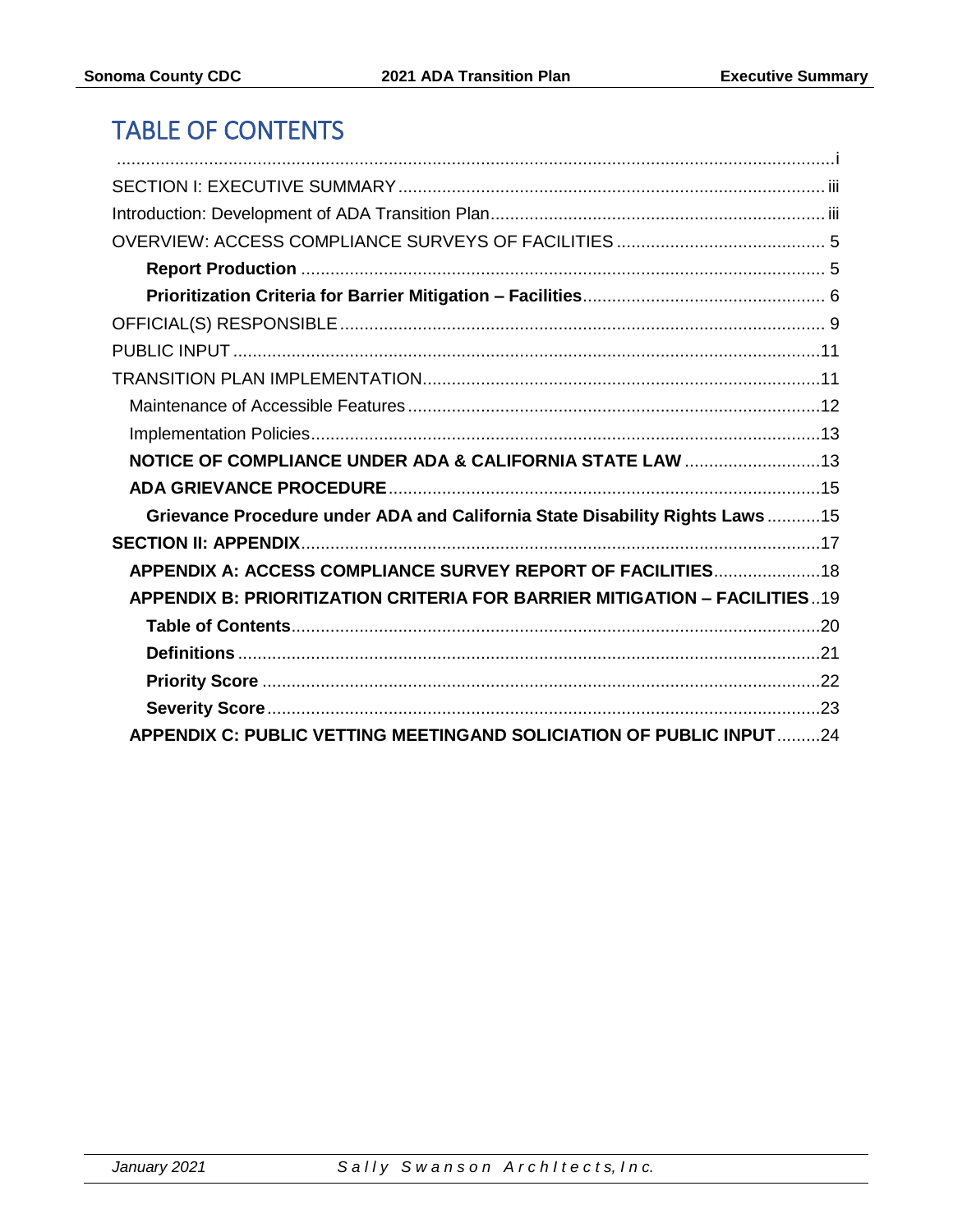# <span id="page-2-0"></span>**SECTION I: EXECUTIVE SUMMARY**

## <span id="page-2-1"></span>**Introduction: Development of ADA Transition Plan**

The Americans with Disabilities Act (ADA) of 1990 provides comprehensive civil rights protections to qualified individuals with disabilities in the areas of employment, public accommodations, State and local government services, and telecommunications. A primary goal of the ADA is to ensure equal participation in public life for all Americans with disabilities. Title II of the Act covers programs, services and activities of public entities, such as the Sonoma County Community Development Commission.

The ADA defines "disability" as:

- a. a physical or mental impairment that substantially limits one or more major life activities;
- b. having a record of such an impairment; or
- c. being regarded as having such an impairment.

If an individual meets any one of these tests, they are considered to be an individual with a disability for purposes of the ADA.

Under Title II, a public entity may not deny the benefits of its programs, services, and/or activities to individuals with disabilities by maintaining inaccessible facilities, which house these programs, services and activities. The Commission's programs, services, and activities, when viewed in their entirety, must be made accessible to and usable by individuals with disabilities, except where to do so would result in a fundamental alteration in the nature of the program; result in undue financial and administrative burdens or threaten or destroy the historic significance of a historic property.

Section §35.150 requires that each program, service or activity conducted by the Commission, when viewed in its entirety, be readily accessible to and usable by individuals with disabilities. The regulation makes clear, however, that for existing facilities, there are exceptions including where the action would threaten or destroy the historic significance of an historic property; or result in a fundamental alternation in the nature of a service, program or activity or in undue financial and administrative burdens.

To comply with the Title II requirements for accessibility to the Commission's *programs, services and activities*, this Transition Plan:

> • Evaluates existing policies, procedures and practices as they pertain to the Commission's programs, services and activities;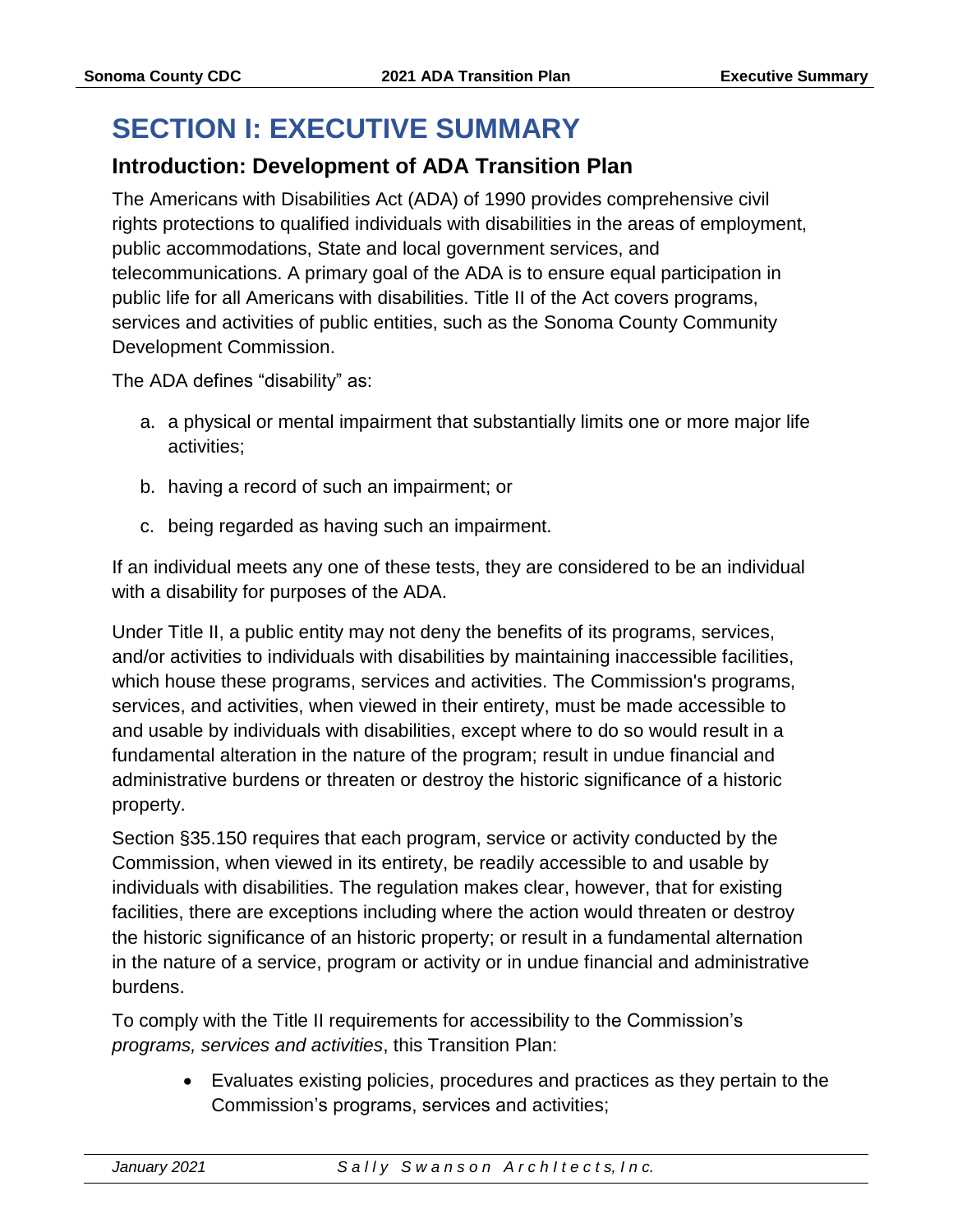- Provides findings and recommendations with regard to policies, procedures and practices;
- Identifies physical obstacles in the public entity's facilities that limit the accessibility of its programs or activities to individuals with disabilities;
- Assesses the extent of architectural barriers to program accessibility in the public rights-of-way and within the buildings, parks and other facilities operated by the Commission;
- Describes in detail the methods that will be used to make the facilities accessible;
- Estimates costs for mitigation solutions;
- Specifies the steps necessary to achieve compliance;
- Provides a schedule for barrier removal/mitigation;
- Sets priorities for barrier elimination; and
- Indicates the official responsible for implementation of the plan.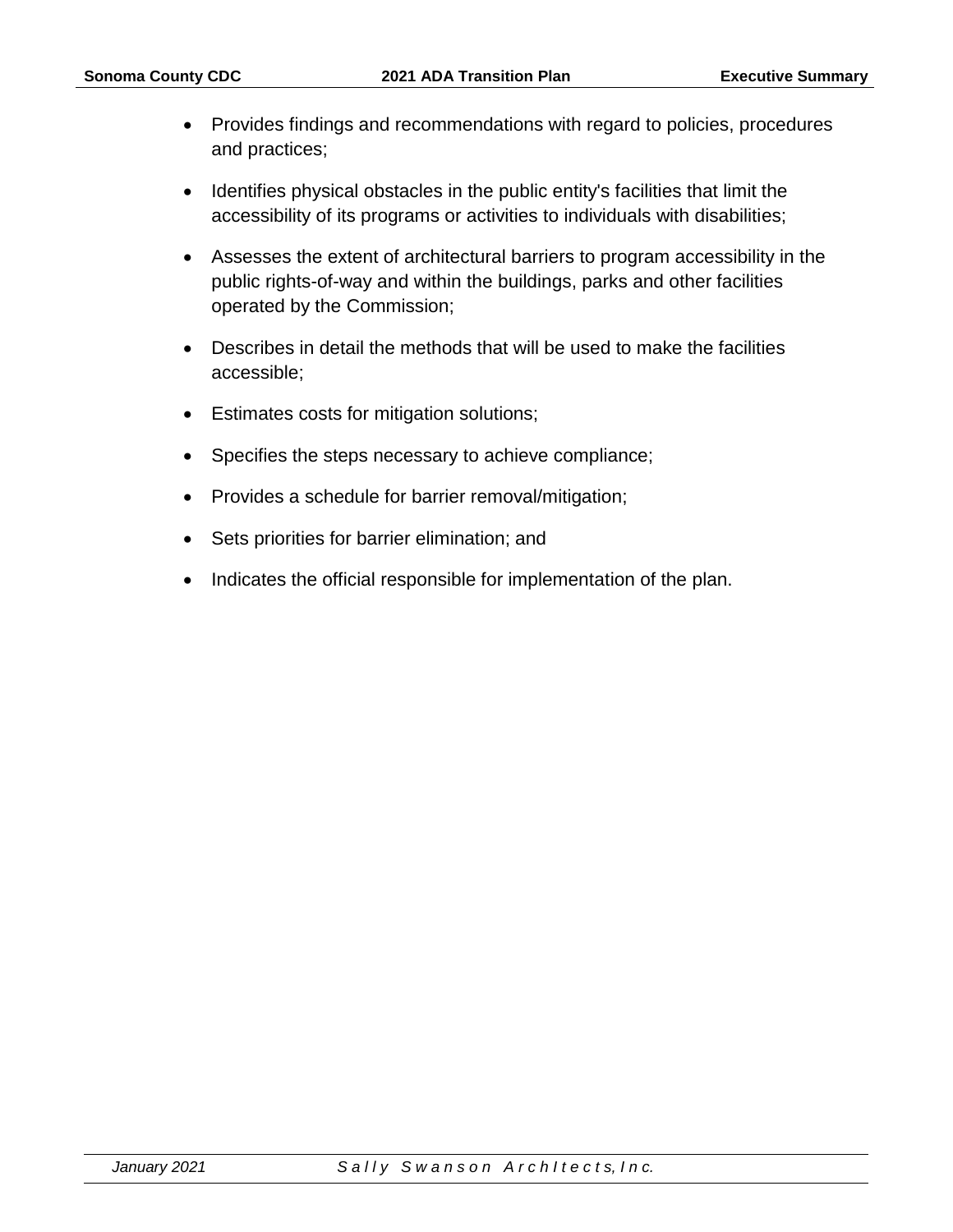## <span id="page-4-0"></span>**OVERVIEW: ACCESS COMPLIANCE SURVEYS OF FACILITIES**

The ADA Transition Plan is used to document physical accessibility barriers to the Commission's programs, services, and activities and to outline a schedule / plan (or the basis to produce one) for which the Commission shall follow to transition from a state of noncompliance to compliance.

The access compliance surveys of Commission owned and leased facilities fulfill a portion of the first two requirements of an ADA Transition Plan by identifying existing building conditions that deviate from current State and Federal standards for new construction and providing detailed description of proposed solutions for barrier mitigation. For each barrier, the surveys outline the code deviations and requirements from the Americans with Disabilities Act Accessibility Guidelines (ADAAG), ADA Standards for Accessible Design (ADAS) and the Accessibility Standards in the California Building Standards Code (CBC).

The access compliance surveys of Commission facilities cover 1 leased facility maintained by the Commission. The surveys identified approximately 105 different accessibility related barriers within the Commission facility and that the financial cost to mitigate all barriers identified in the surveys to be approximately \$219,075.

| <b>Number of Facilities</b> | Number of       | <b>Total Cost</b> |
|-----------------------------|-----------------|-------------------|
| Surveyed                    | Accessibility   | Estimated (\$)    |
|                             | <b>Barriers</b> |                   |
|                             | 105             | \$219,075         |

The Commission facility that were surveyed are shown in the table below:

| <b>Facility</b><br><b>Number</b> | <b>Facility Name</b>                                                                                                              | <b>Address</b>                  | City, State, Zip        |
|----------------------------------|-----------------------------------------------------------------------------------------------------------------------------------|---------------------------------|-------------------------|
|                                  | <b>Office of the Sonoma</b><br><b>County Community</b><br><b>Development</b><br><b>Commission and</b><br><b>Housing Authority</b> | <b>1440 Guerneville</b><br>Road | Santa Rosa, CA<br>95403 |

## <span id="page-4-1"></span>**Report Production**

The following information contains the minimum data included in the Transition Plan – Access Compliance Survey Reports:

• Item number of barrier and/or room numbers, corresponding to schematic site and floor plans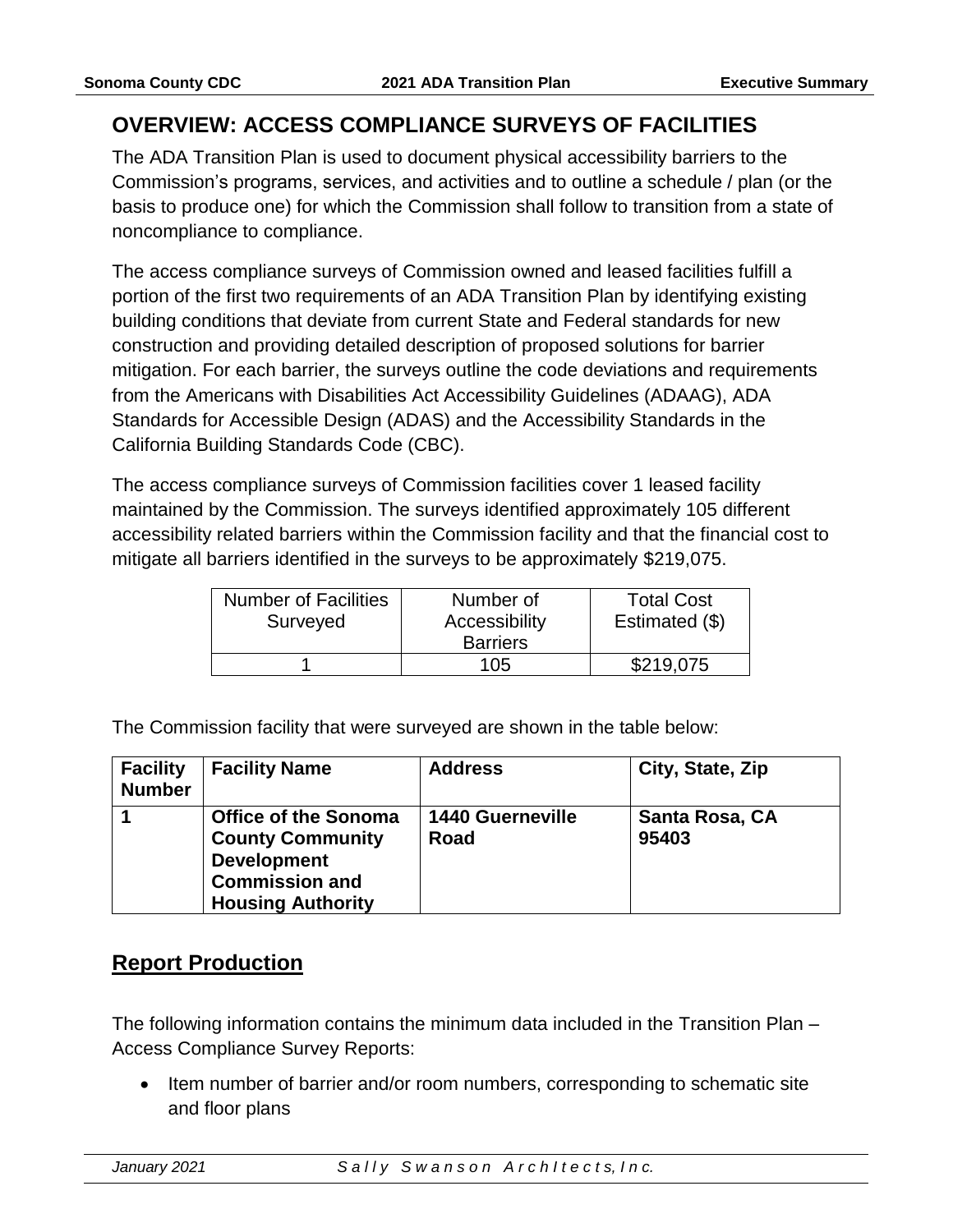- Area/location of the barrier; for example, room name or number
- Description of the barrier (as-built situation)
- As-is measurement/dimension
- Method of mitigation (e.g. physical alteration, purchase, program modification, equivalent facilitation, etc.)
- Detailed description of proposed solution and, if applicable, an alternative or interim solution
- Code citations, specifying the applicable sections in the State accessibility regulations, and in the Federal standards
- Severity of individual barriers (four levels: 1=severe, 2=moderate, 3=mild 4=minor)
- Unit and estimated unit price
- Total estimated cost for barrier removal
- Special site conditions (if applicable)

The information obtained from the surveys of the Commission facilities is maintained on a Microsoft Excel spreadsheet database.

Access Compliance Survey Reports are contained in Section II: Appendix.

#### **SEE Appendix A: Access Compliance Survey Report of Facilities**

## <span id="page-5-0"></span>**Prioritization Criteria for Barrier Mitigation – Facilities**

The third requirement of an ADA Transition Plan is to create a schedule that the Commission shall follow which addresses the order in which barriers shall be mitigated. This schedule shall be a public document and shall be made available for public inspection, maintained, and updated for the duration of the Transition Planning period. The maintaining and updating of this document shall mark the Commission's good-faith efforts in transitioning from a state of noncompliance to compliance regarding the ADA.

The difficulty and complexity of creating a schedule is recognized. Therefore, to provide a methodology for creating a schedule, a prioritization criterion was formed to rank barriers in order of most important to mitigate first to least important. The prioritization criteria rates each barrier based on two factors, its Priority Score, and its Severity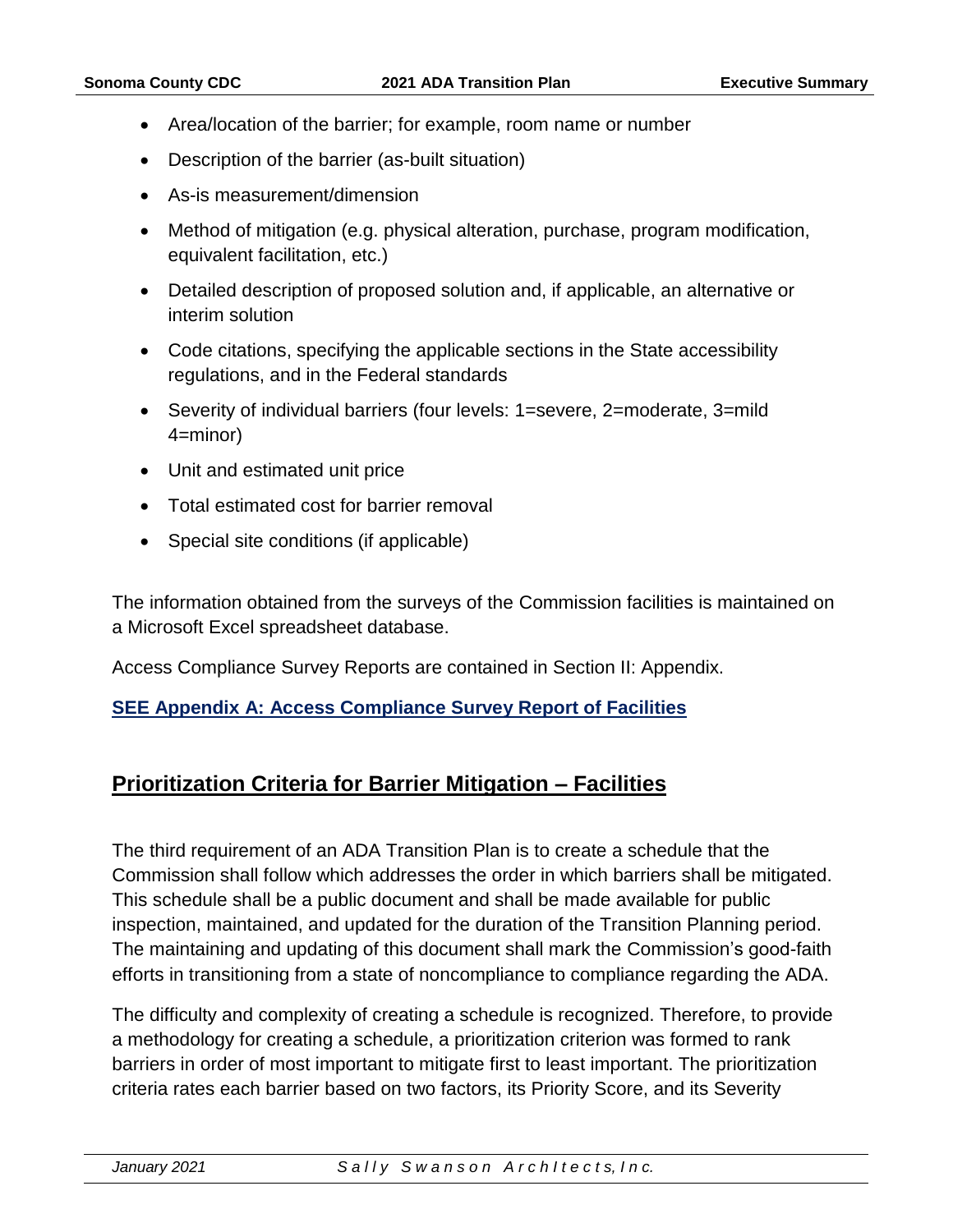Score. The Priority Score ranks the relative importance of addressing the barrier based on its locational impact on the disabled population, and the Severity Score ranks the barrier based on the degree of deviation exhibited compared to applicable access standards.

Overall Prioritization Criteria according to programmatic functions:

- Importance of the program function
- Frequency of Use
- Program location and relation to other programmatic functions
- Future Projects

Since persons with disabilities utilize certain facilities with greater frequency than other facilities, the impact of barriers identified at those facilities was deemed to be greater. Upon compilation of the survey results, prioritization criteria were determined for barriers identified in the survey and additional information was obtained to determine a final level of prioritization.

#### Prioritization Criteria according to barrier location:

Priority can be further divided within any one facility depending on the function of the area within the facility being surveyed. Typically, these areas are divided into 4 general priorities.

The prioritization criteria can be used to sort the access barriers identified in the surveys and create a schedule that order barrier mitigation work starting from barriers of highest importance to barriers of least importance.

#### **SEE Appendix B: Prioritization Criteria for Barrier Mitigation – Facilities**

#### Additional Consideration: Age of the Facility

The age of the facility can also determine the Commission's obligations to meet ADA compliance. Facilities built before September 15, 2010 are obligated to be in compliance with the 1991 ADAAG, barring that the building has not gone through major reconstruction or alteration henceforth that date. The facility will also be required to comply with the applicable California Building Codes (CBC) at the time of construction.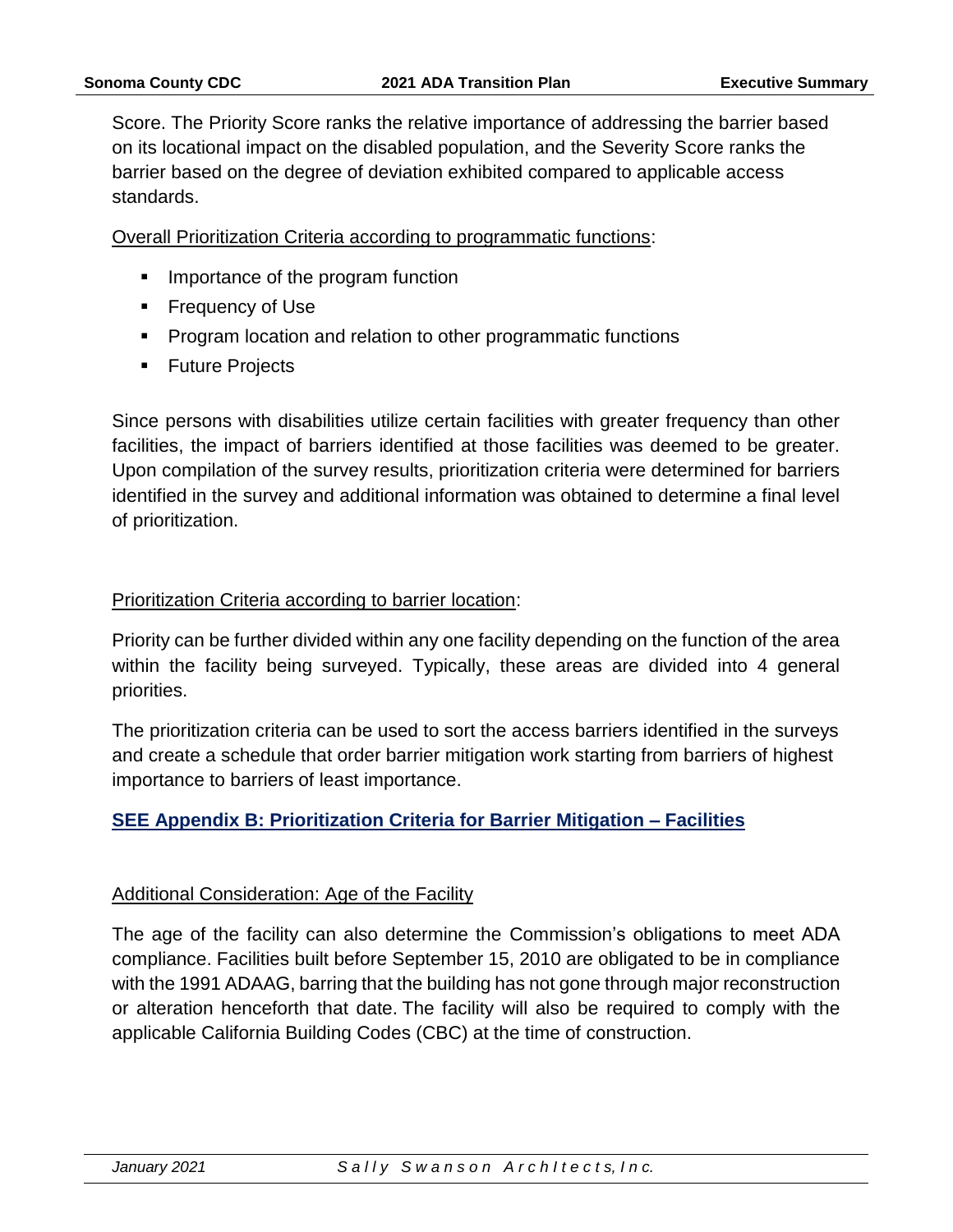If a facility was constructed or altered between the transition period of September 15, 2010 through March 15, 2012, an option of choosing either the 1991 ADA or 2010 ADA Standards were allowed.

Facilities built after March 15, 2012 are required to meet the updated 2010 ADA Standards as well as the California Building Code (CBC) at time of construction.

The caveat being that crucial program functions and services must be provided in accessible locations.

| <b>Compliance Date for New</b><br><b>Construction or Alterations</b> | <b>Applicable Standards</b>             |
|----------------------------------------------------------------------|-----------------------------------------|
| Before September 15, 2010                                            | 1991 Standards or UFAS                  |
| On or after September 15, 2010, and before March<br>15, 2012         | 1991 Standards, UFAS, or 2010 Standards |
| On or after March 15, 2012                                           | 2010 Standards                          |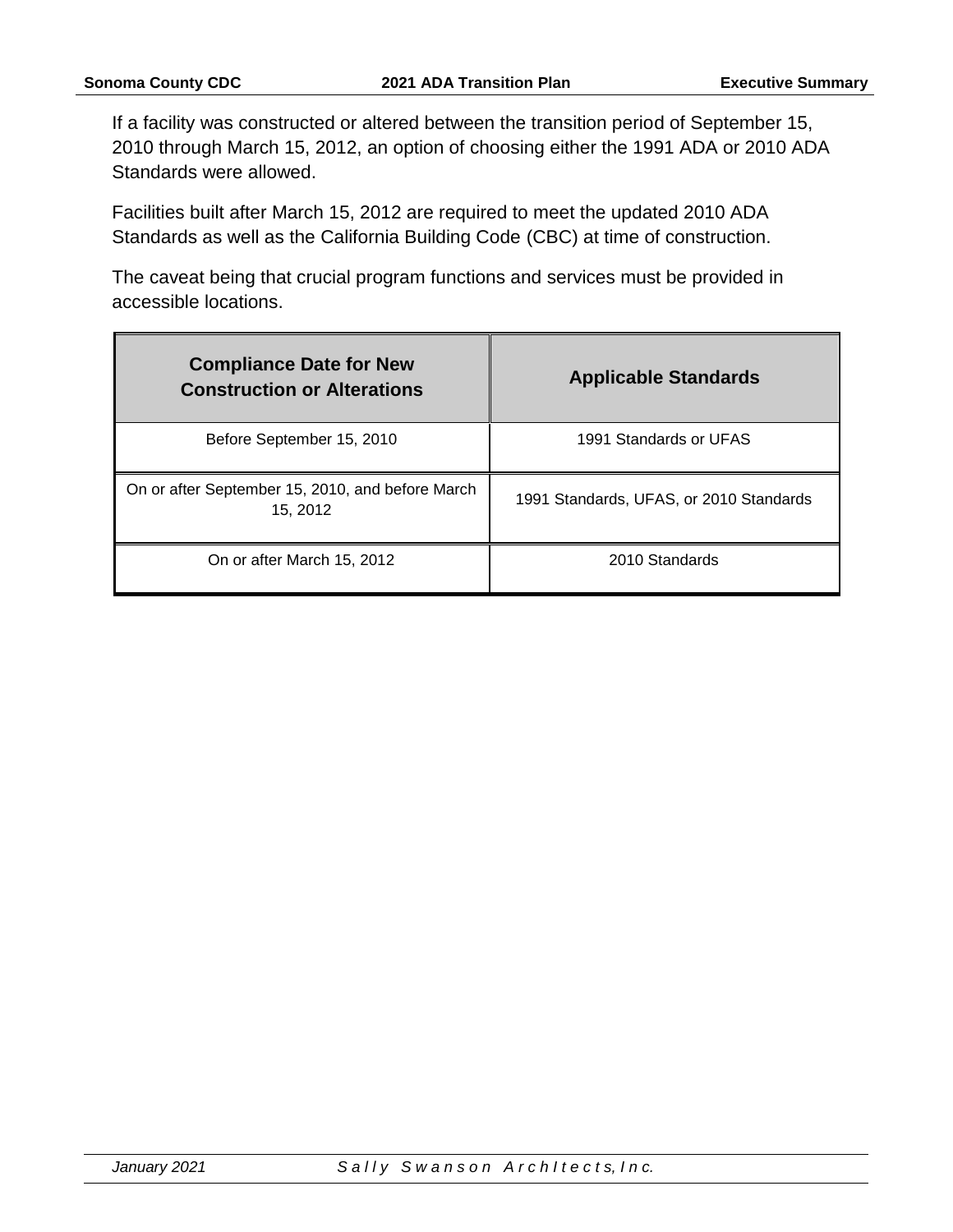## <span id="page-8-0"></span>**OFFICIAL(S) RESPONSIBLE**

The last requirement of an ADA Transition Plan requires that an official be identified as responsible for the implementation of the entity's Transition Plan.

It is the U.S. Department of Justice's (DOJ) view that compliance with 28 CFR 35.150(a), like compliance with the corresponding provisions of the section 504 regulations for public programs, would in most cases not result in undue financial and administrative burdens on a typical commission. In determining undue financial and administrative burdens, all commission resources available for use in the funding and operation of commission services, programs and activities would need to be considered.

The burden of proving that compliance with paragraph (a) of 28 CFR 35.150 would either fundamentally alter the nature of a service, program, or activity OR would result in undue financial and administrative burdens shall rest with the commission. The decision that compliance would result in such alteration and/or burden must be made by the head of the public entity or his or her designee and must be accompanied by a written statement of the reasons for reaching that conclusion.

While the U.S. DOJ has acknowledged the difficulty/complexity of not only making such a determination, but also identifying the official responsible to make this decision/determination, the department's intention is clear in that the determination must be made by a high level official with budgetary authority and responsibility for making spending decisions.

The Official Responsible for the implementation should be able to seek/acquire funding for ADA barrier removal work over the commission's Transition Planning period. As such, the commission shall designate the commission's ADA Coordinator as the Official Responsible for maintaining the ADA Transition Plan.

The commission's ADA Coordinator contact info is as below:

#### **Martha Cheever**

#### **Housing Authority Manager**

#### **Sonoma County Housing Authority**

#### **Sonoma County Community Development Commission**

#### **[Martha.Cheever@sonoma-county.org](mailto:Martha.Cheever@sonoma-county.org)**

#### **California Relay TTY/VCO/HCO: 711**

Indication of the official(s) responsible for implementation of the plan fulfills the final requirement of a Transition Plan.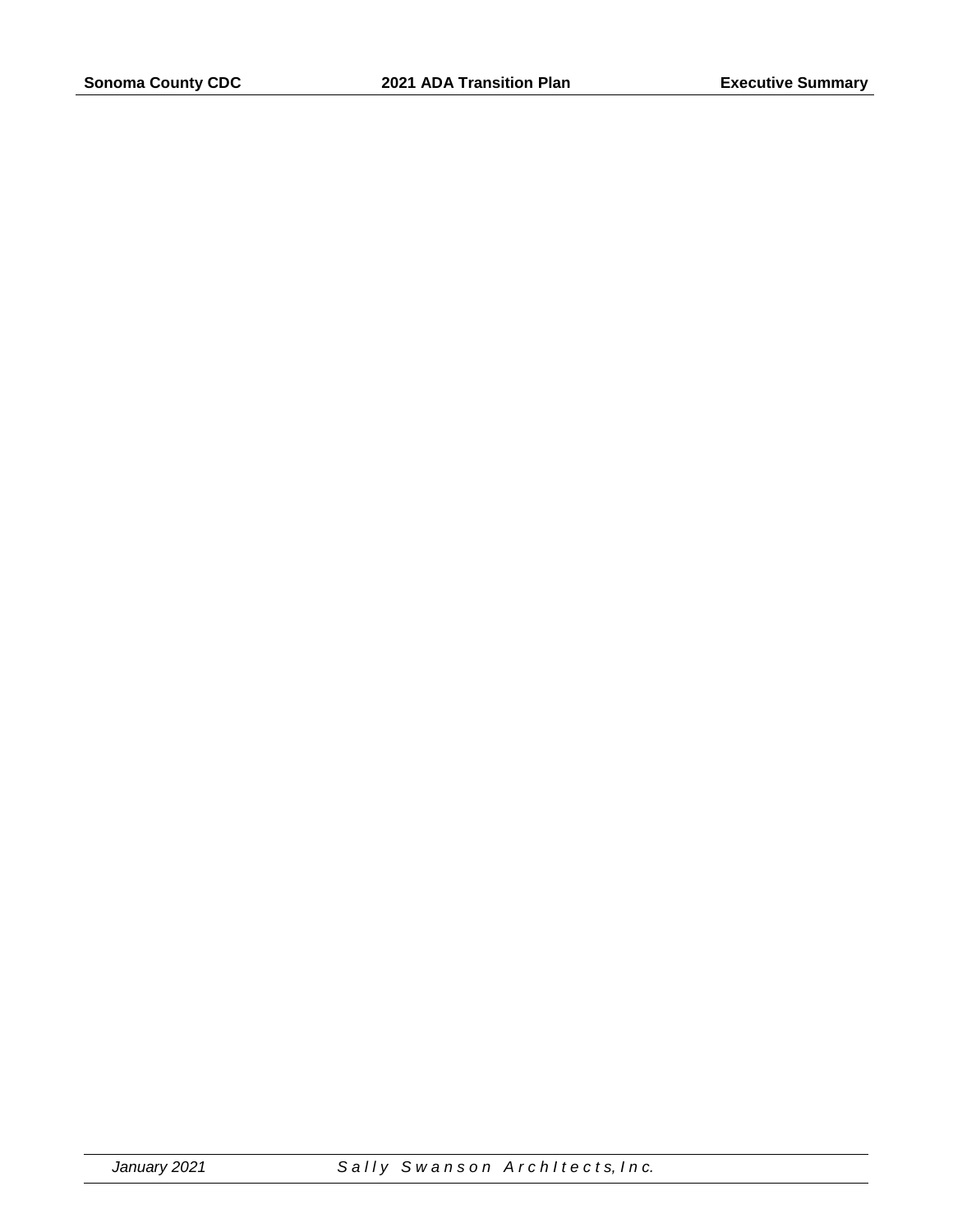## <span id="page-10-0"></span>**PUBLIC INPUT**

Per 28 Code of Federal Regulations, Part 35; Subpart D – Program Accessibility; §35.150 – Existing Facilities; (d) Transition Plan (1): The Commission shall provide an opportunity to interested persons, including individuals with disabilities or organizations representing individuals with disabilities, to participate in the development of the ADA Transition Plan by submitting comments.

In order to satisfy this requirement and to gain the perspective of persons with disabilities, the Self-Evaluation and Transition Plan will be posted online for review and comments.

**SEE Appendix C:Solicitation of Public Input**

## <span id="page-10-1"></span>**TRANSITION PLAN IMPLEMENTATION**

The document should be maintained and updated for the duration of the Transition Planning period and a copy of the Transition Plan shall be made available for public inspection.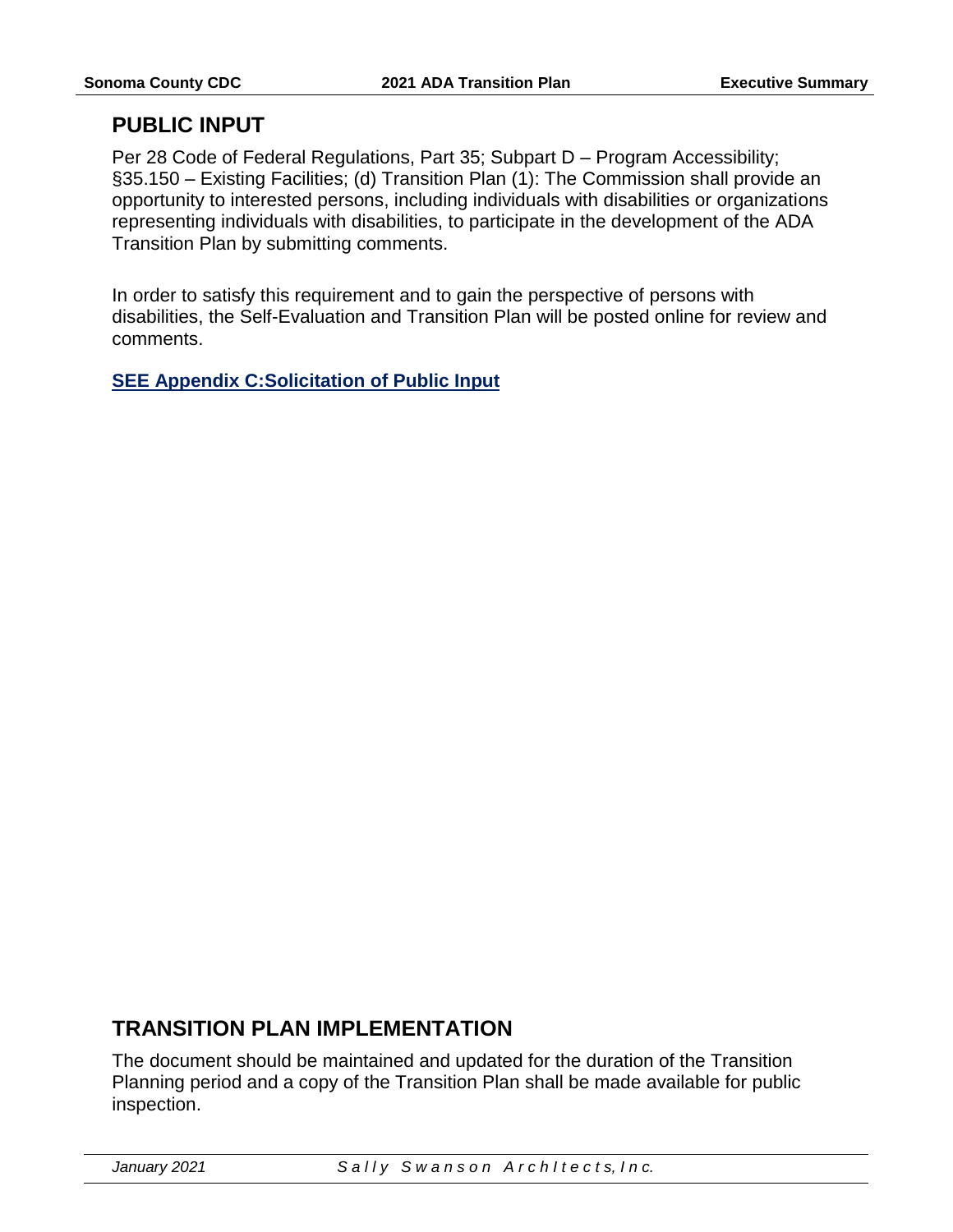The final product is a working document to be modified as barriers are removed or alterations are made. The Official(s) Responsible and project managers overseeing the barrier-removal projects will document all such ADA improvements/upgrades. Also as part of this process, technical infeasibility, if any, to meet necessary accessibility compliance will be documented and filed for the commission's records by the Engineerof-Record on the said project. It is also recommended to provide accessibility site audits (inspections) of on-going projects as part of the project close-out/certification. This documentation and verification of barrier-mitigation will be integrated into the commission's ADA Transition Plan on a regular basis to ensure that barriers are "checked-off" and the Transition Plan remains current with a record of barrier-mitigation work. Annual reports of the barrier-mitigation work may also be provided to the Sonoma County Community Development Commission Board of Commissioners to document good-faith efforts taken by the commission in maintaining the Transition Plan.

This is a living document and is open to and expected to be modified throughout the transitioning period.

The commission is tasked with analyzing the commission's ADA Compliance efforts and implement, where necessary, changes to the commission's policies, procedures and infrastructure to ensure that they adhere to the guidelines set forth in this Transition Plan and that the commission's programs, services or activities are accessible to people with disabilities.

#### <span id="page-11-0"></span>**MAINTENANCE OF ACCESSIBLE FEATURES**

The Maintenance of accessible features is mandated by State and Federal Regulations and is an integral part of the Commission's plan to transition into a more accessible destination. Both, Chapter 28 Code of Federal Regulation, Part 35, Section 35.133 as well as the California Building Code section 1101B.3 – Maintenance of accessible features, state:

- 1. A public accommodation shall maintain in operable working condition those features of facilities and equipment that are required to be accessible to and usable by persons with disabilities.
- 2. This section does not prohibit isolated or temporary interruptions in service or access due to maintenance or repairs.

These sections recognize that it is not sufficient to provide features such as accessible routes, ramps, or signals, if those features are not maintained in a manner that enables individuals with disabilities to use them. Inoperable pedestrian signals are neither "accessible to" nor "usable by" individuals with disabilities.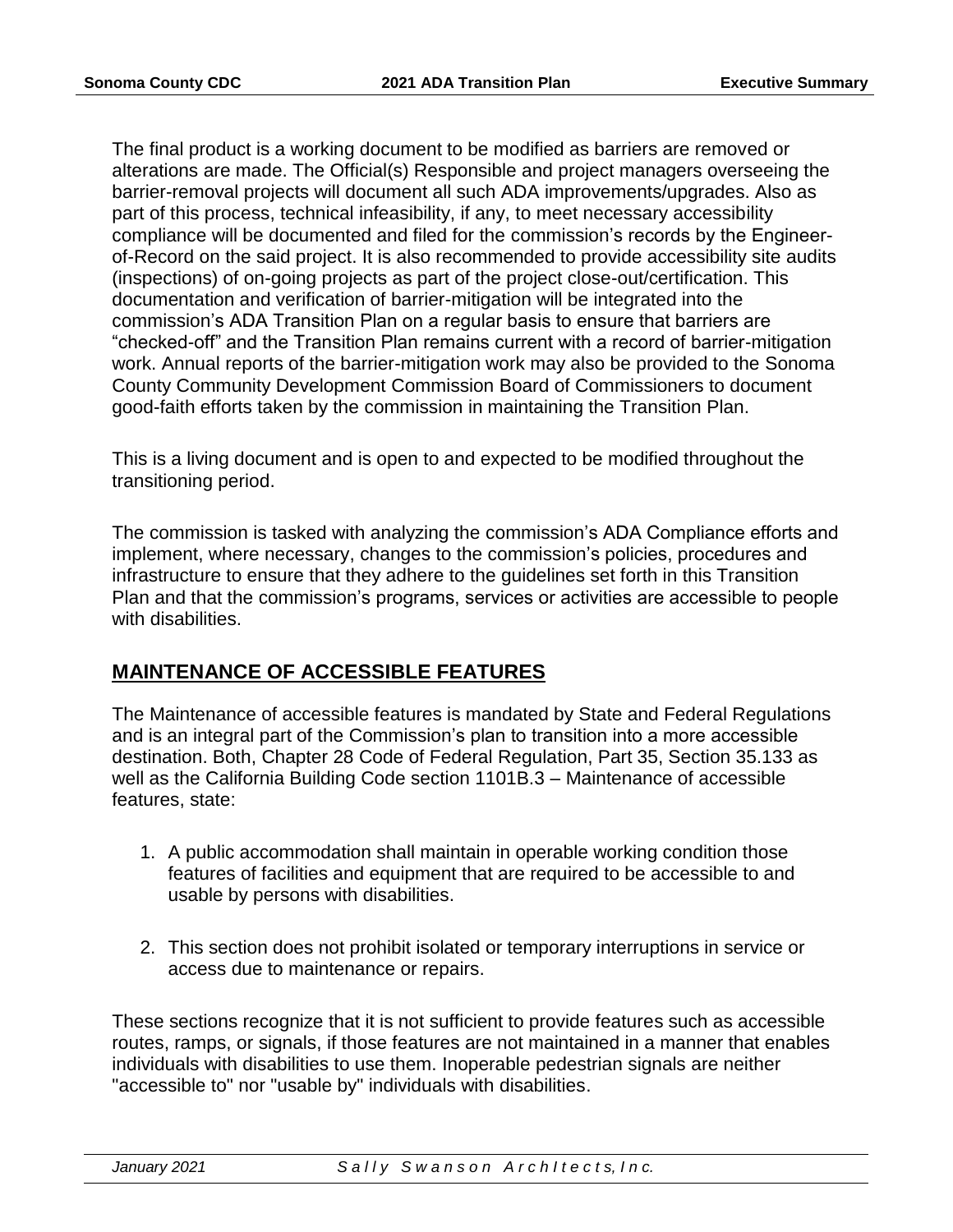It is, of course, impossible to guarantee that mechanical devices will never fail to operate. As such, the 2nd paragraph provides that this section does not prohibit isolated or temporary interruptions in service or access due to maintenance or repairs. This paragraph is intended to clarify that temporary obstructions or isolated instances of mechanical failure would not be considered violations of the ADA or this part. However, allowing obstructions or "out of service" equipment to persist beyond a reasonable period of time would violate this part, as would repeated mechanical failures due to improper or inadequate maintenance. Failure of the public entity to arrange prompt repair of inoperable elevators or other equipment intended to provide access would also violate this part.

#### <span id="page-12-0"></span>**IMPLEMENTATION POLICIES**

Sonoma County Community Development Commission proposes the following implementation policies for transition of its facilities into compliance with the ADA.

- 1) The Commission will establish a \$50,000/year Fund for Facilities to be dedicated solely to the mitigation of barriers identified in this Transition Plan.
- 2) The Commission will continue to seek out a variety of grants to assist in ADA mitigation each year.
- 3) Where projects in the Commission's pipeline are identified whose scope of work overlaps with the location of access barriers identified in the Access Compliance Survey, the Commission shall ensure that the project incorporate the mitigation of the corresponding barriers. The project and completion of mitigation work shall be appropriately documented in the corresponding inventory.

## <span id="page-12-1"></span>**NOTICE OF COMPLIANCE UNDER ADA & CALIFORNIA STATE LAW**

In accordance with the requirements of Title II of the Americans with Disabilities Act (ADA) of 1990, the Americans with Disabilities Amendments Act of 2008, the Fair Employment & Housing Act (FEHA), California Government Code Section 11135 and other applicable codes, the Commission does not discriminate against individuals on the basis of disability in its services, programs or activities.

*Employment:* The Commission does not discriminate on the basis of disability in its hiring or employment practices and will comply with the Fair Employment and Housing Act, as well as Title I of the ADA, including the regulations promulgated by the U.S.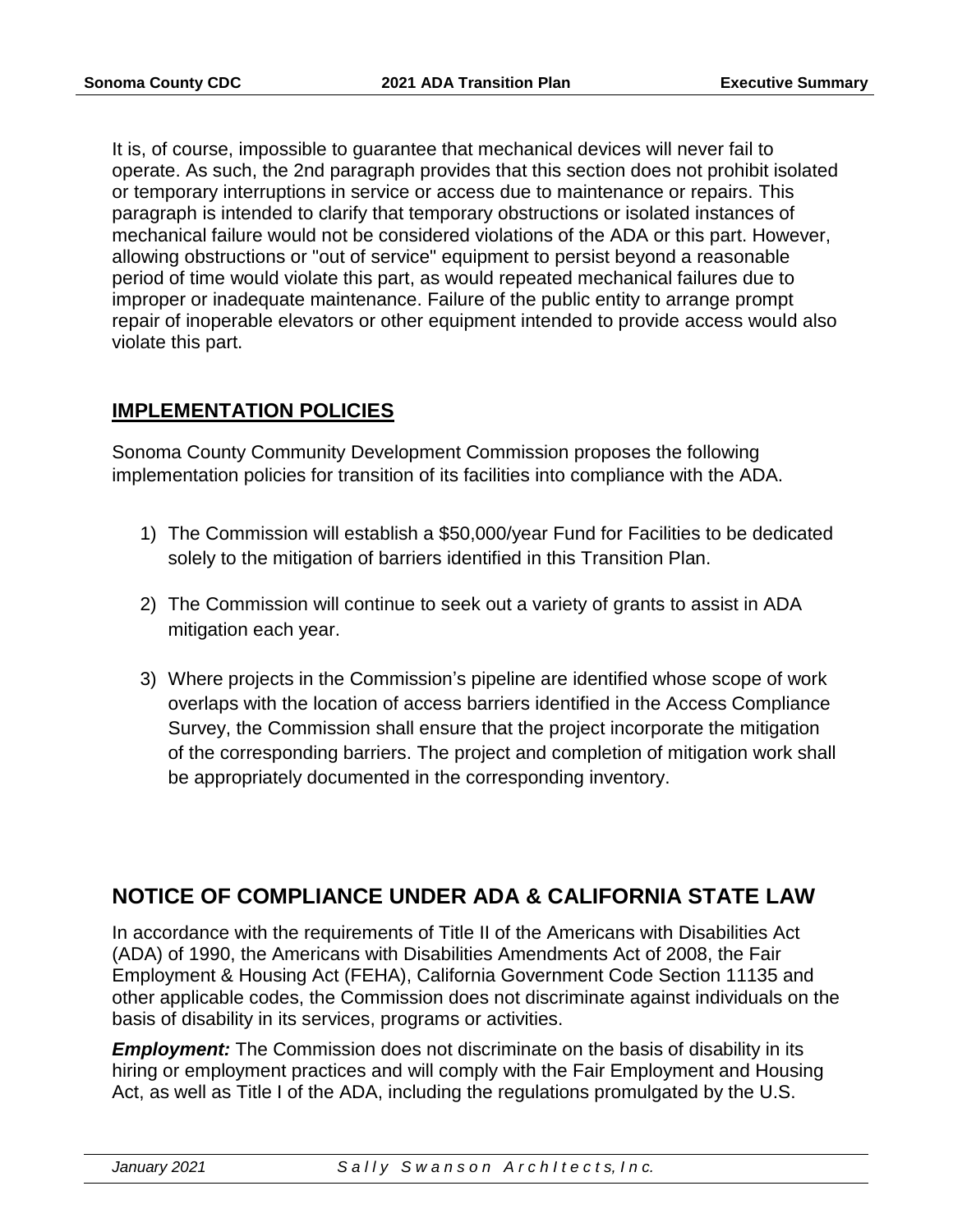Equal Employment Opportunity Commission (EEOC), including the requirement to provide reasonable accommodations.

*Effective Communication:* The Commission will generally, upon request, provide appropriate aids and services leading to effective communication for qualified person(s) with disabilities, including sign language interpreters, documents in Braille and other alternate formats to ensure information and communication is accessible to people who have speech, hearing, vision, or cognitive impairments so they can participate equally in the programs, services and activities.

*Modification to Policies and Procedures:* The Commission will make reasonable modifications to policies and programs to ensure that people with disabilities have an equal opportunity to participate in all of its programs, services and activities. *For example, individuals with service animals behaving within applicable standards are welcome in offices and Commission facilities, even when pets are generally prohibited.*

Anyone who requires auxiliary aids and services for effective communication, or a modification of policies or procedures to participate in a program, service or activity in the Commission should communicate with the responsible Department contact as soon as possible, but no later than **48 hours** before the scheduled event.

Neither the ADA, nor State law requires the Commission to take action that would fundamentally alter the nature of its programs, activities or services or impose an undue financial or administrative burden. Complaints that a program, activity or service of the Commission is not accessible should be directed to the **ADA Coordinator:**

#### **Martha Cheever**

#### **Housing Authority Manager**

#### **Sonoma County Housing Authority**

#### **Sonoma County Community Development Commission**

#### **[Martha.Cheever@sonoma-county.org](mailto:Martha.Cheever@sonoma-county.org)**

#### **California Relay TTY/VCO/HCO: 711**

The Commission does not place a surcharge on a particular individual with a disability or a group of individuals with disabilities to cover the cost of providing auxiliary aids and services or making a reasonable modification to a policy to create access.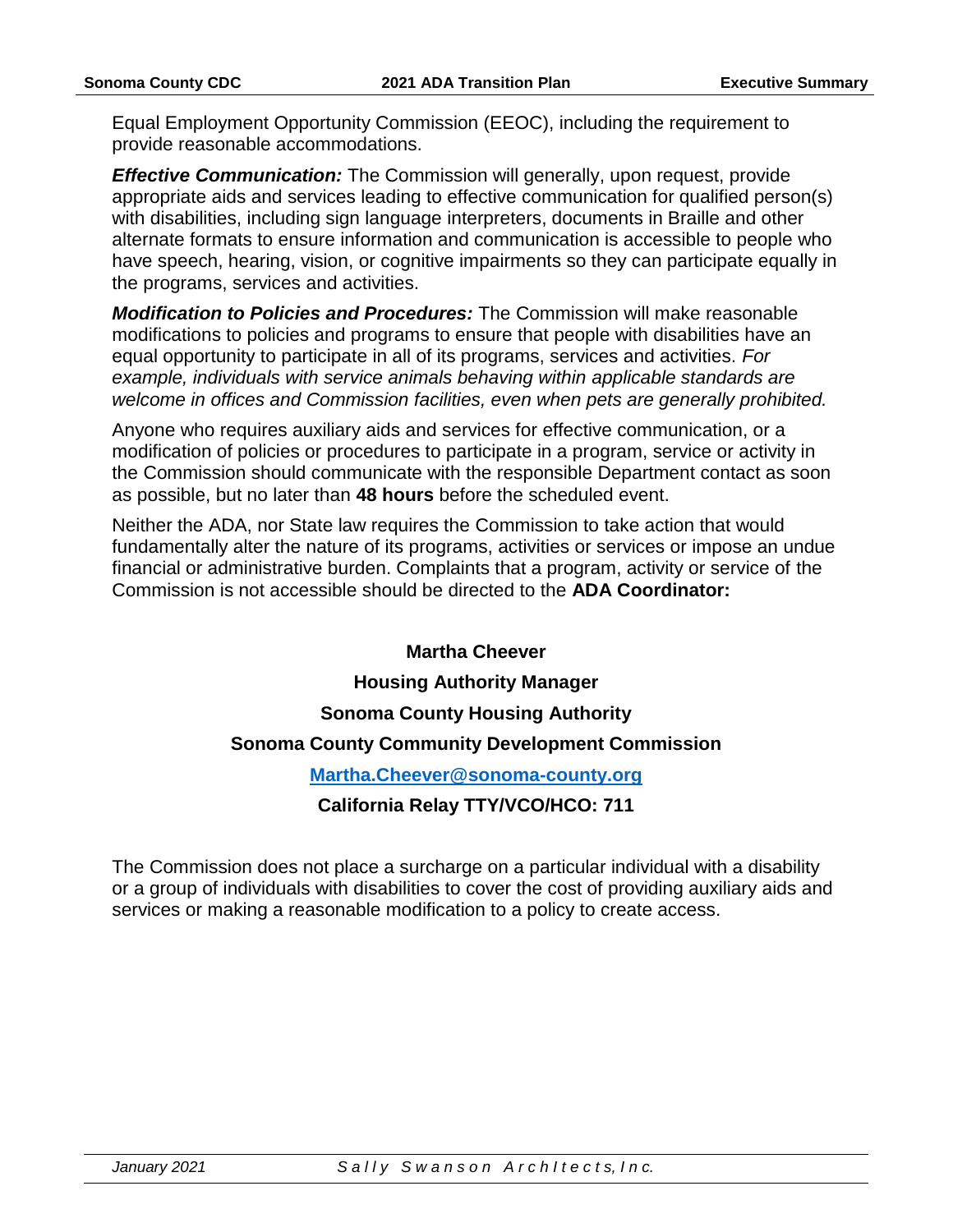## <span id="page-14-0"></span>**ADA GRIEVANCE PROCEDURE**

#### <span id="page-14-1"></span>**Grievance Procedure under ADA and California State Disability Rights Laws**

This grievance procedure is established to meet the requirements of the Americans with Disabilities Act of 1990 ("ADA"), the Americans with Disabilities Amendments Act (ADAAA) and California State law. It may be used by anyone wishing to file a complaint alleging discrimination on the basis of disability in the provision of services, activities, programs or benefits by the ACPWD. The ACPWD's Disability Discrimination Policy governs employment-related complaints of disability discrimination.

The complaint should be in writing and contain information about the alleged discrimination such as name, address, phone number of the complainant and location, date and a description of the problem(s). Alternative means of filing a complaint, such as personal interviews or a tape recording the complaint, are available to persons with disabilities upon request.

The complaint should be submitted by the grievant and/or his/her designee as soon as possible, but no later than 60 calendar days after the alleged violation to:

#### **Martha Cheever**

#### **Housing Authority Manager**

#### **Sonoma County Housing Authority**

#### **Sonoma County Community Development Commission**

#### **[Martha.Cheever@sonoma-county.org](mailto:Martha.Cheever@sonoma-county.org)**

#### **California Relay TTY/VCO/HCO: 711**

Within 15 calendar days after receipt of the complaint, the ADA Coordinator or his/her designee will schedule a meeting with the complainant to discuss the complaint and possible resolutions. After an investigation and review the ADA Coordinator will respond in writing, and where appropriate, in a format accessible to the complainant. The response will explain the commission's position on the issue and offer options for substantive resolution of the complaint.

If the response by the ADA Coordinator does not satisfactorily resolve the issue, the complainant and/or his/her designee may appeal the decision within 15 calendar days after receipt of the response to the Commission Administrative Officer.

After receiving the appeal, the Commission Administrative Officer or his/her designee will review the appeal and the ADA Coordinator finding. Within a reasonable period, after a review, the Commission Administrative Officer or his designee will respond in writing, and where appropriate, in a format that is accessible to the complainant, with a final resolution to the complaint. This reasonable period of time may vary based on the situation but should usually be responded to within 15 days.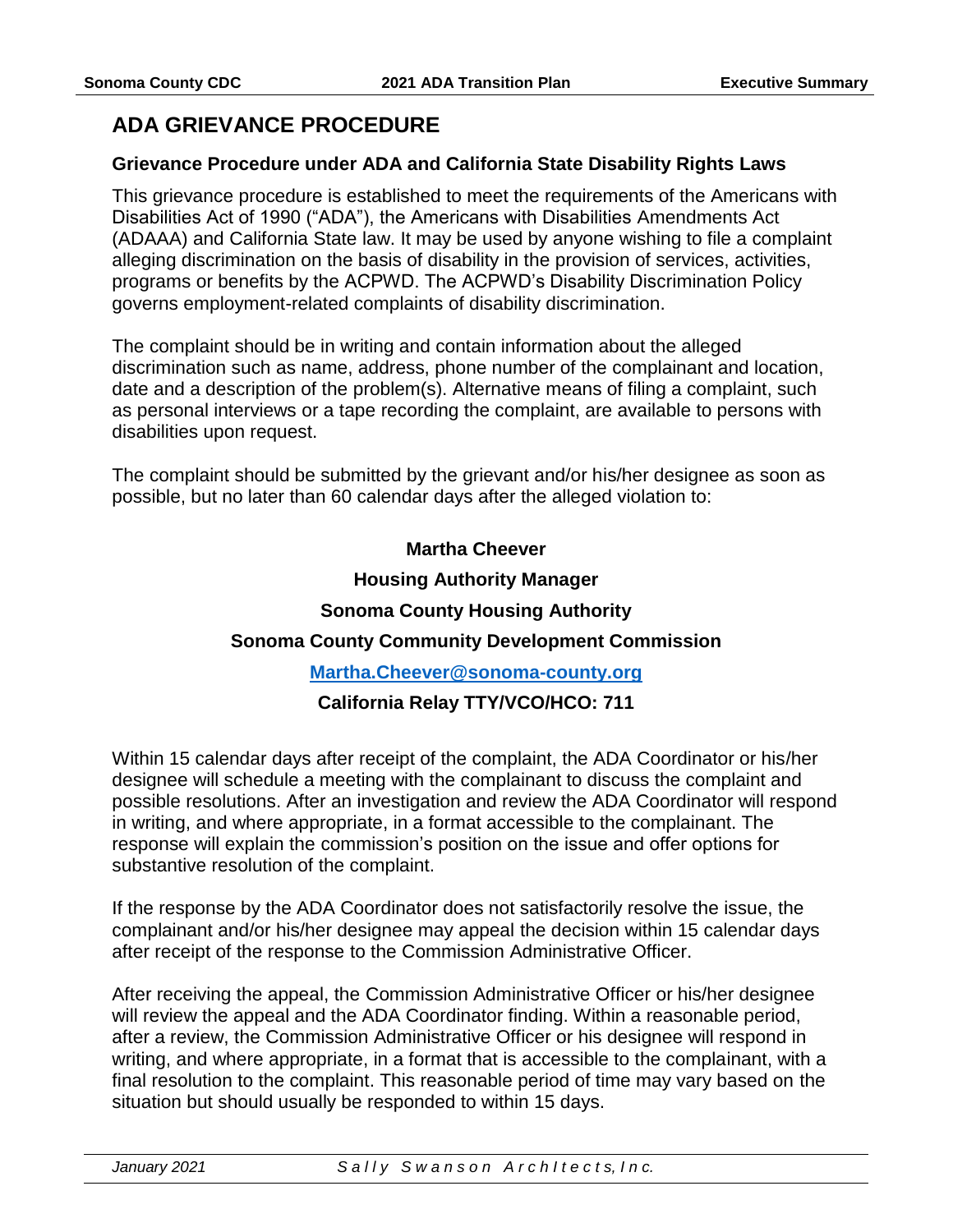All written complaints received by ADA Coordinator or her designee, appeals to the Commission Administrative Officer or his/her designee, and responses from these two offices will be retained by the Commission for at least three years.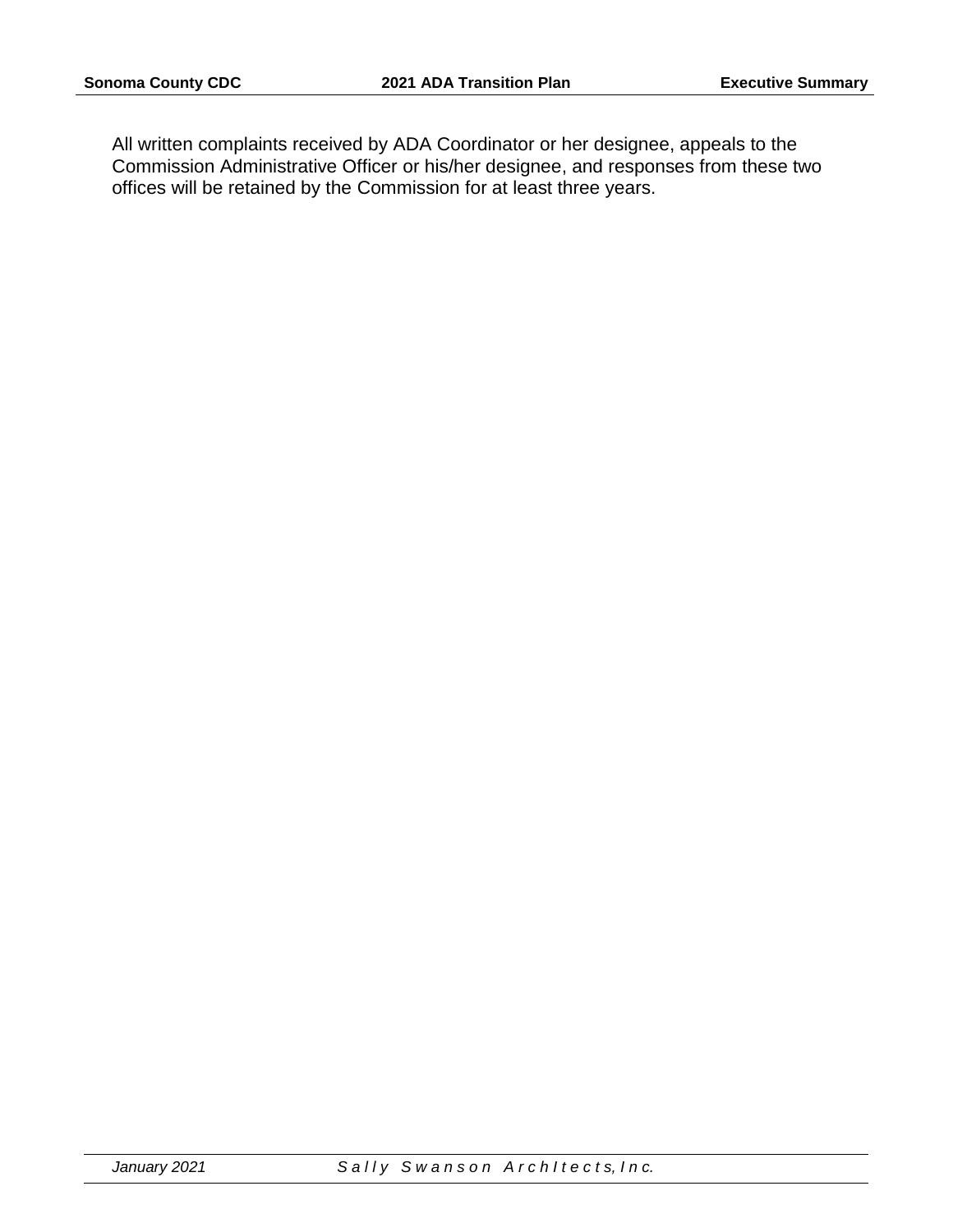# <span id="page-16-0"></span>**SECTION II: APPENDIX**

- **A. Access Compliance Survey Report of Facilities**
- **B. Prioritization Criteria for Barrier Mitigation – Facilities**
- **C. Public Vetting Meeting and Solicitation of Public Input**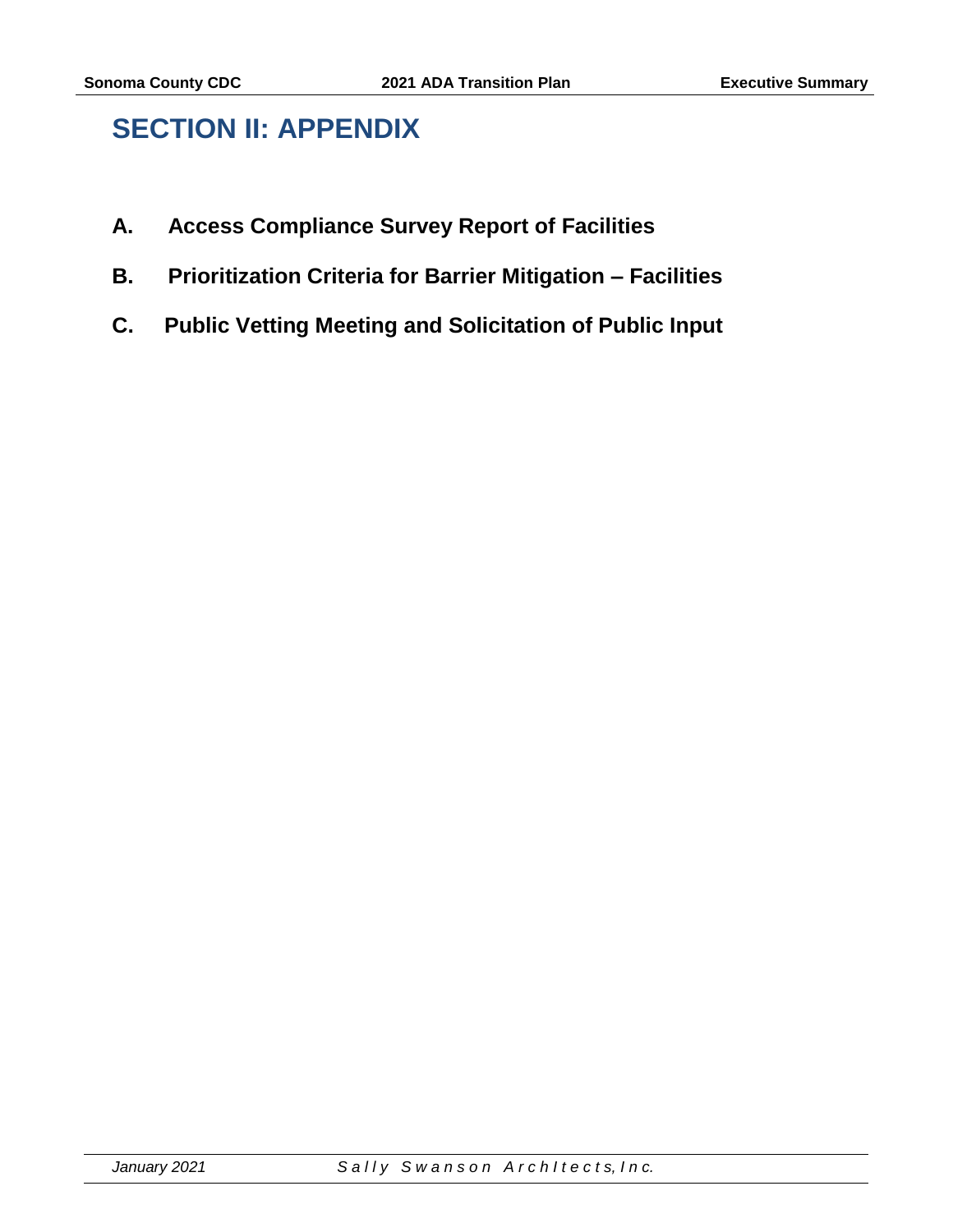# <span id="page-17-0"></span>**APPENDIX A: ACCESS COMPLIANCE SURVEY REPORT OF FACILITIES**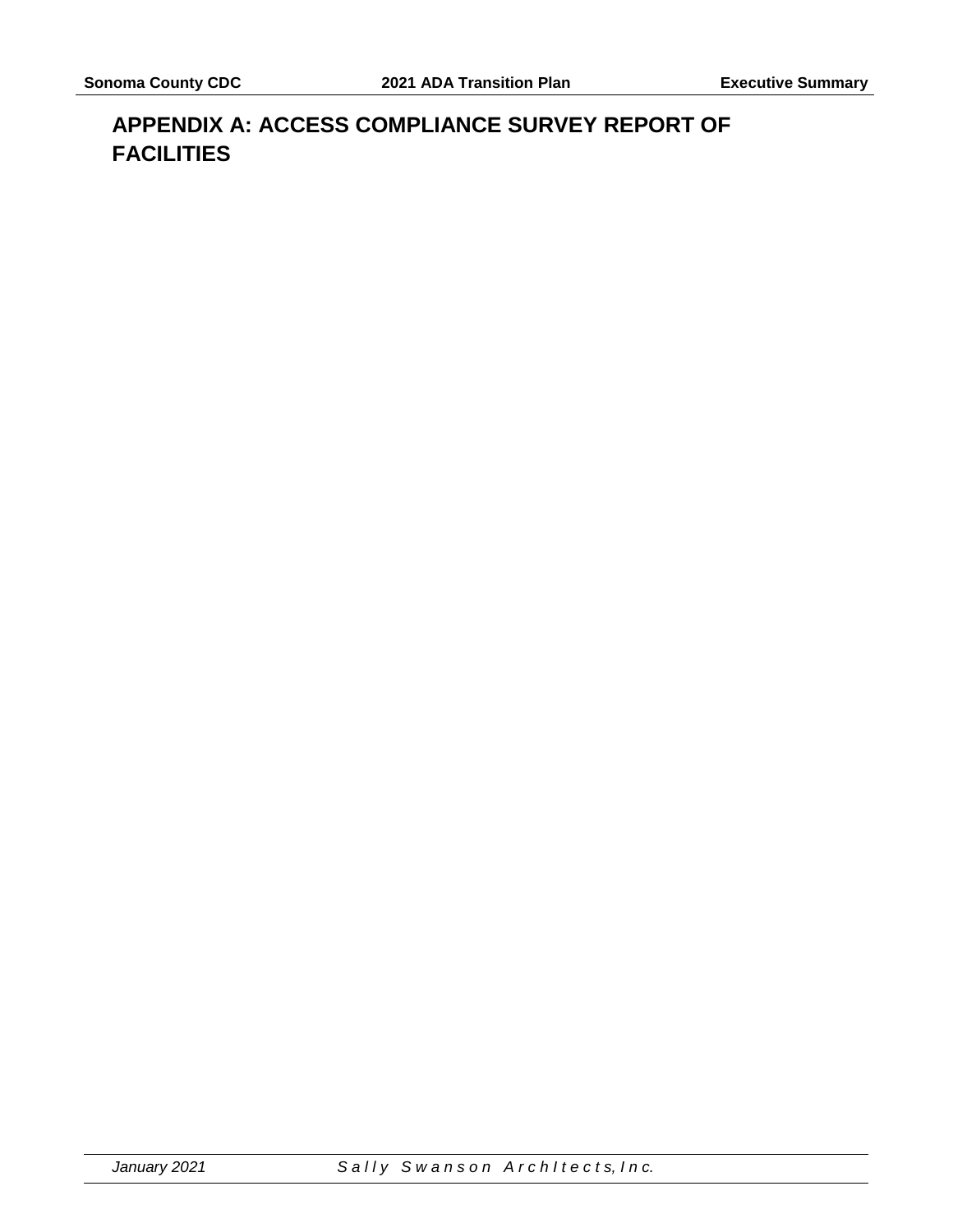## <span id="page-18-0"></span>**APPENDIX B: PRIORITIZATION CRITERIA FOR BARRIER MITIGATION – FACILITIES**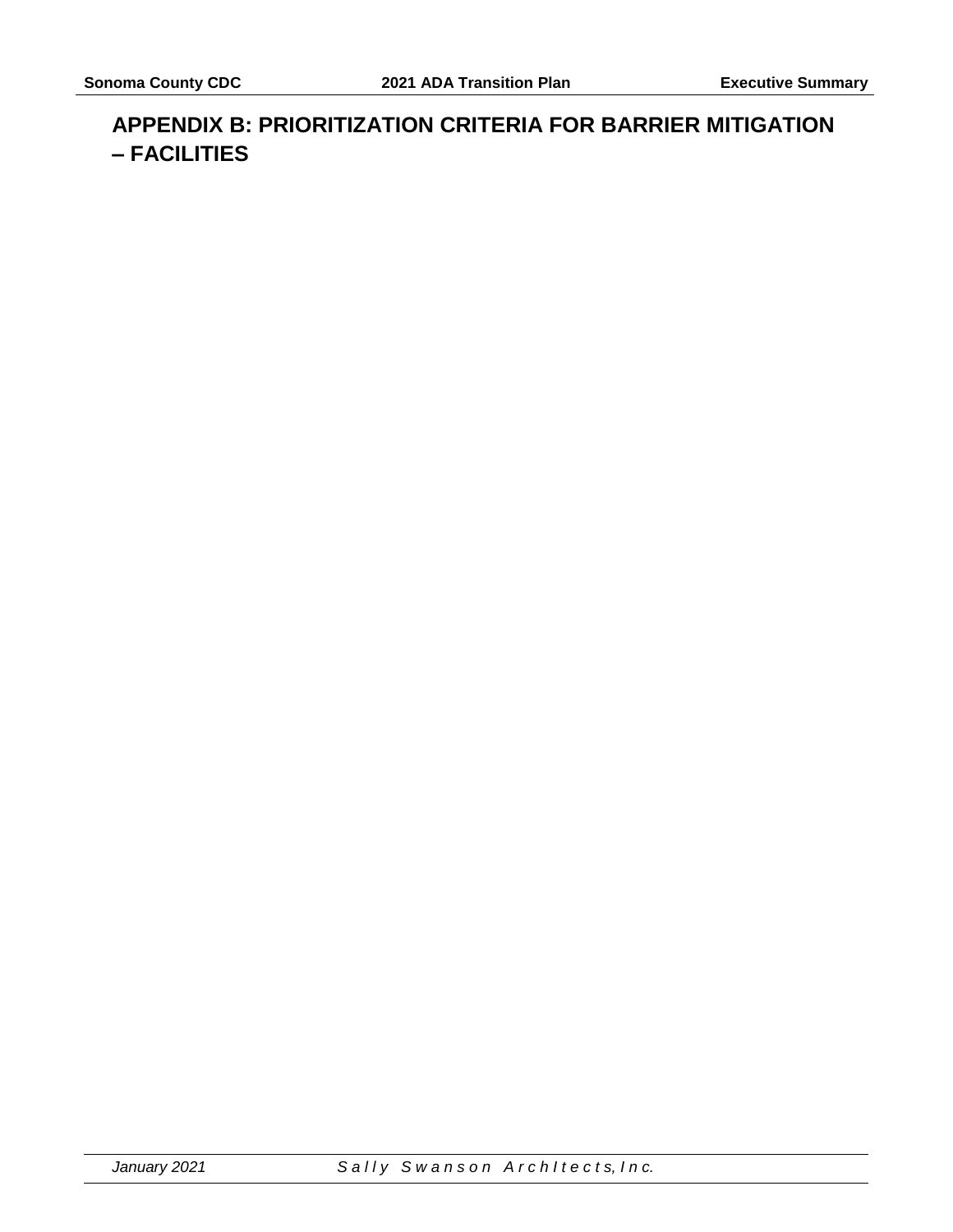## <span id="page-19-0"></span>**Table of Contents**

- **i. Definitions**
- **ii. Priority Score** Table 1: Priority Score Breakdown
- **iii. Severity Score**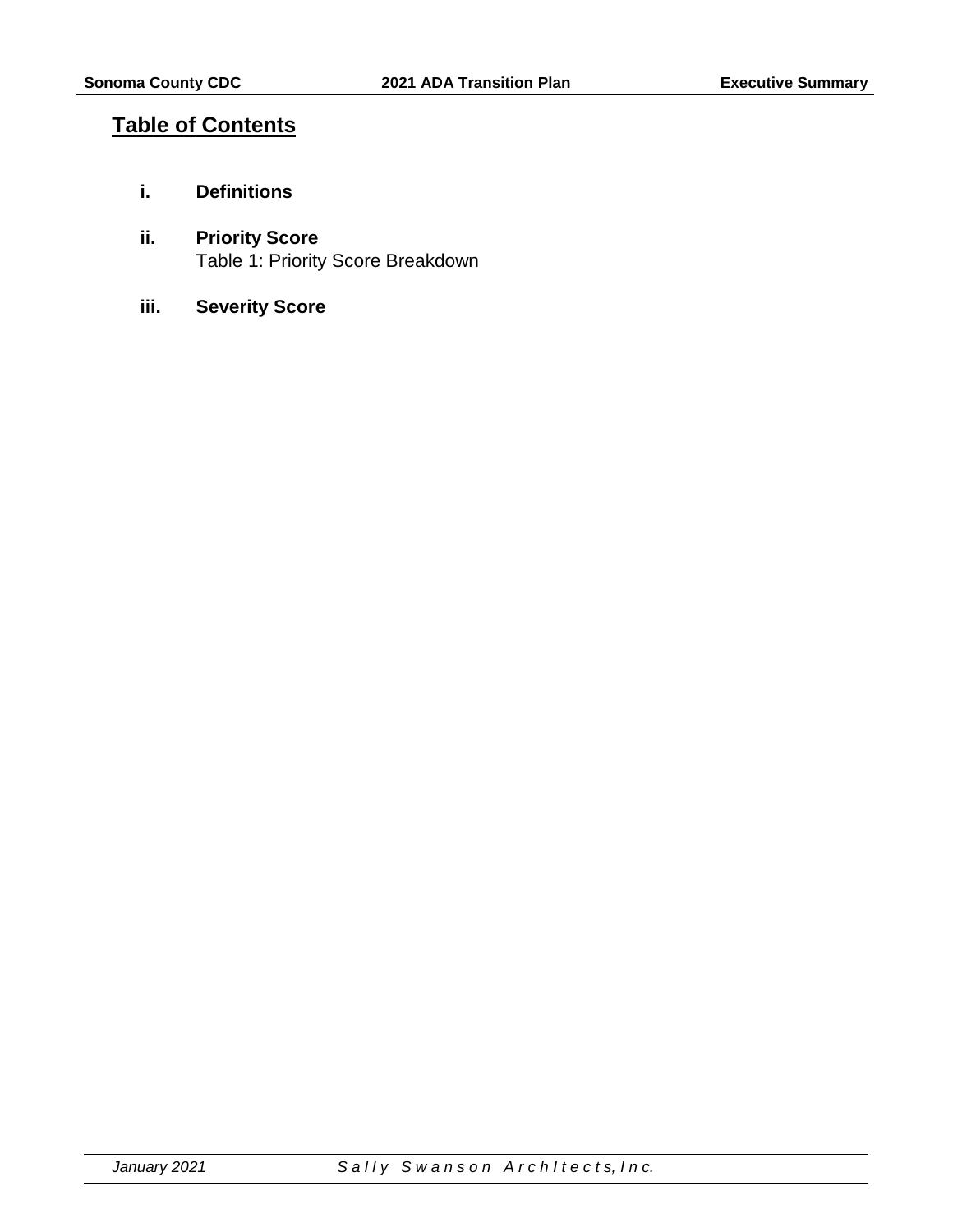## <span id="page-20-0"></span>**Definitions**

**Access Compliance Survey** – Process taken to fulfill the requirements of a Transition Plan, by surveying and identifying physical barriers which impede accessibility to a program or service provided to the public.

**Curb Ramp** – A ramp graded down from the top surface of a sidewalk to the surface of an adjoining street to provide connectivity within the Public Rights-of-Way.

**Facility** – A place housing a program or service for the public.

**Feature** – An element provided in the Public Rights-of-Way, including public sidewalks and streets, crosswalks, curb ramps, street furnishings, pedestrian signals, parking, etc. The four main features surveyed are 1) sidewalks, 2) curb ramps, 3) pedestrian signals, and 4) bus stops

**Pedestrian Signal** – Devices used at signalized intersections to notify pedestrians when it is safe to cross the street.

**PROW** – *Refer to definition of "Public Rights-of-Way (PROW)"*

**Public Rights-of-Way (PROW)** – Public infrastructure such as streets, roads, or walkways under the responsibility or authority of a public entity, such as a City or County.

**Self-Evaluation** – A review of a public entity's policies, procedures, and practices in meeting the programmatic requirements of Title II of the Americans with Disabilities Act. The findings of the review and the modifications made as a result must be compiled and shall be made available for public inspection.

**Title I** – Regulations from the Americans with Disabilities Act specific to employment.

**Title II** – Regulations from the Americans with Disabilities Act specific to State and local government entities, including City and County governments.

**Title III** – Regulations from the Americans with Disabilities Act specific to areas of public accommodations and commercial facilities.

**Transition Plan** - A living document that inventories the physical barriers identified which impede accessibility to a public entity's programs and services. The document will identify solutions to mitigate the barriers and set forth the steps necessary to achieve compliance via a timeline or schedule, and designate an official responsible to maintain and update the document. The document is a requirement of the Americans with Disabilities Act and shall be made current and available for public inspection.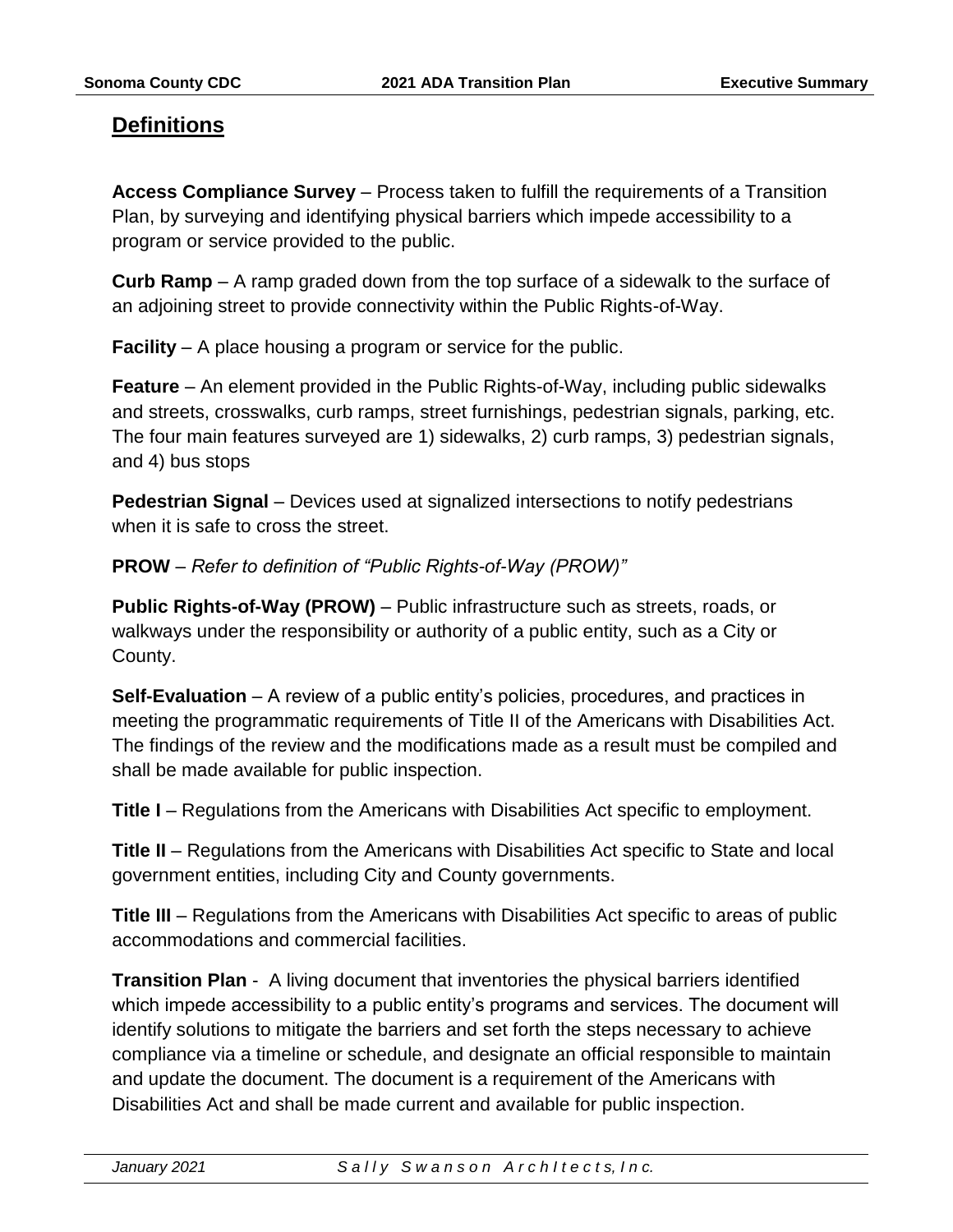## <span id="page-21-0"></span>**Priority Score**

A Priority Score is a rating that rates the relative importance of addressing a barrier according to its impact upon the disabled population. The score considers the expected frequency of use and frequency of contact that the barrier will have with the public based on its location within a facility and where the public have access to.

The Priority Score is rated on a score ranging from 1 to 4, 1 being the highest priority, which are barriers that are expected to be in contact with the public consistently, and 4 being the lowest priority, which are barriers with minimal contact by the public. The scoring for the Priority Score is based on the following:

| <b>Priority 1</b> | Areas of basic public access                                                                                                                                                                                   |
|-------------------|----------------------------------------------------------------------------------------------------------------------------------------------------------------------------------------------------------------|
|                   | Accessible routes from site entry points to an<br>accessible building entrance of the program location<br>(EX. walks, ramps, accessible parking spaces, curb<br>ramps, crosswalks at vehicular ways, passenger |
|                   | loading zones, etc.)                                                                                                                                                                                           |
|                   | Accessible route from accessible building entrances<br>to "first contact points" (EX. information counters,<br>public lobbies, elevators)                                                                      |
|                   |                                                                                                                                                                                                                |
| <b>Priority 2</b> | Access to critical spaces of program function                                                                                                                                                                  |
|                   | (EX. Classrooms, assembly areas, meeting rooms,<br>public offices, etc.)                                                                                                                                       |
| <b>Priority 3</b> | Access to public common areas that support<br>program functions                                                                                                                                                |
|                   | (EX. Restrooms, drinking fountains, public<br>telephones, etc.)                                                                                                                                                |

Table 1: Priority Score Breakdown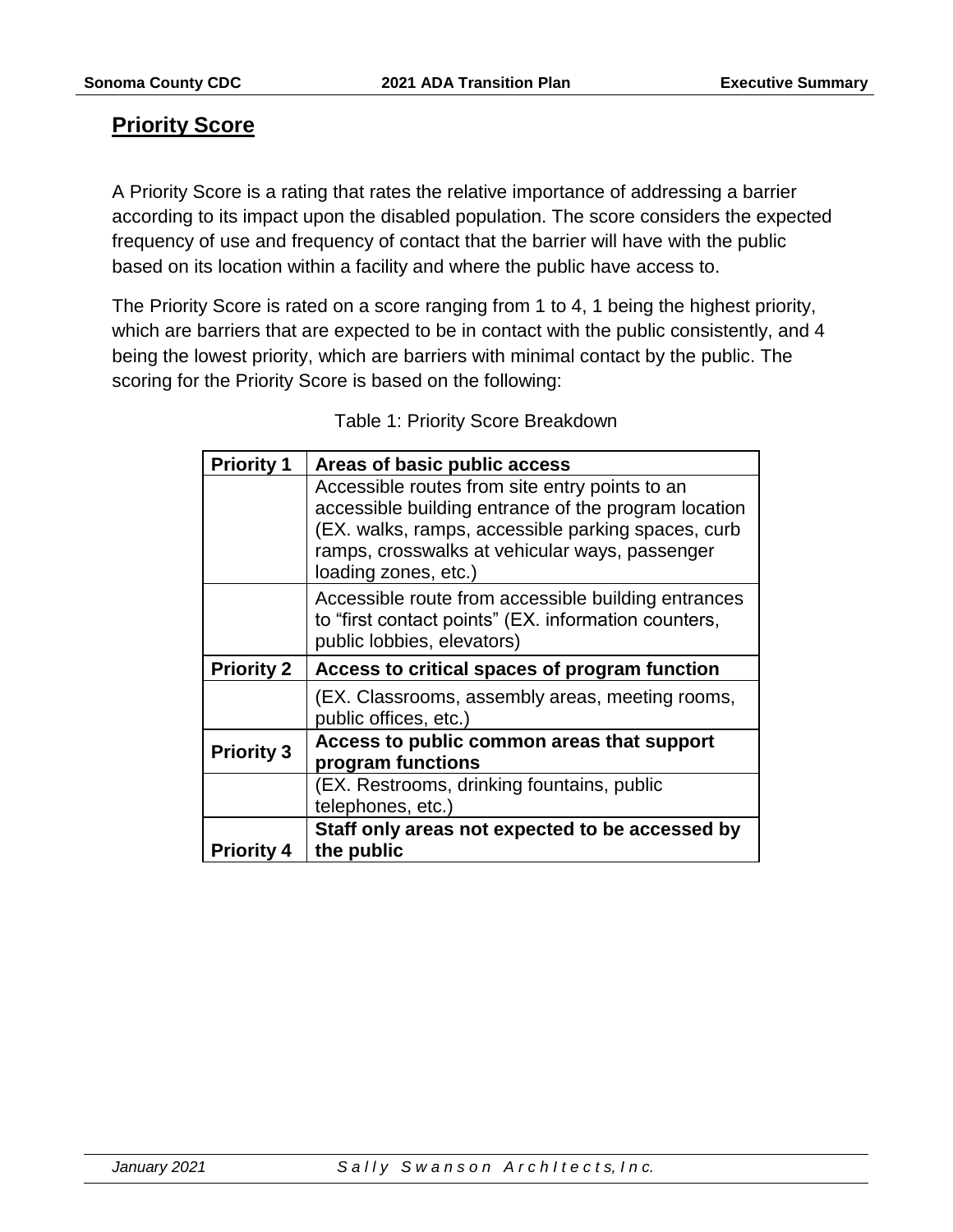## <span id="page-22-0"></span>**Severity Score**

A Severity Score is a rating of the degree of deviation that the existing barrier has in comparison to applicable standards and the reparability of mitigating the barrier.

The Severity Score is rated on a score ranging from 1 to 4, 1 being the highest severity, and 4 being the lowest severity. Severity Scores are assigned on a case-by-case basis depending on the type of barrier and the most cost-effective solution to mitigate the barrier.